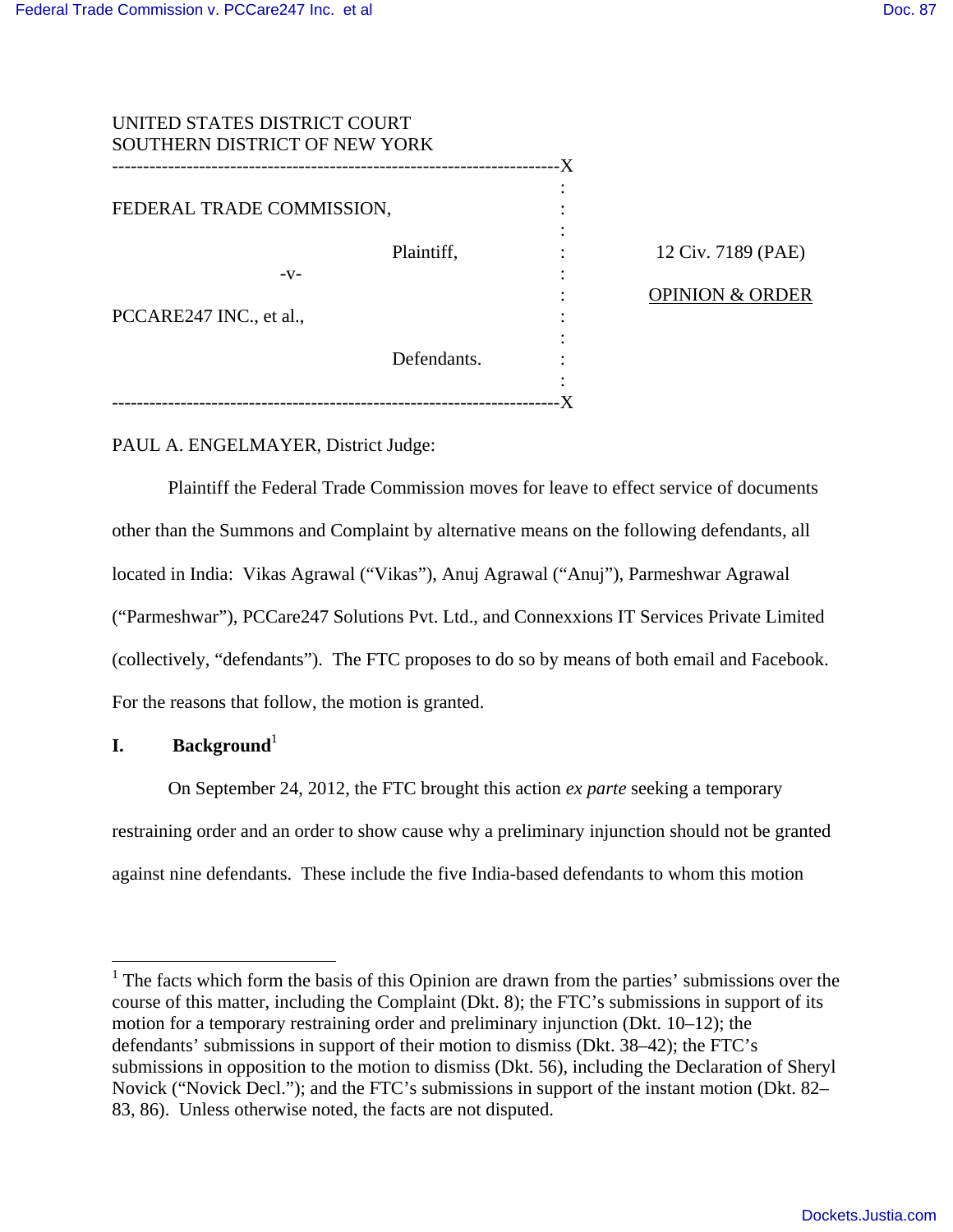relates. The FTC alleges that the defendants operated a scheme that tricked American consumers into spending money to fix non-existent problems with their computers.

As alleged, this scheme was operated in large part out of call centers located in India. Vikas is alleged to have been the scheme's mastermind, running day-to-day operations and handling wire transfers and bank accounts. Anuj is also alleged to have played a major role in day-to-day operations, including managing advertising accounts and corresponding with web hosting services. Parmeshwar is alleged to have played a more limited role, including serving as a director of a defendant corporate entity and establishing a PayPal account for it. Vikas, Anuj, and Parmeshwar are each alleged to have been directors of PCCare247 Solutions Pvt. Ltd., and Vikas and Anuj are alleged to have been directors of Connexxions IT Services Private Limited.

On September 25, 2012, this Court entered a temporary restraining order, which, *inter alia*, enjoined defendants' business practices and froze various assets of the defendants.

On September 27, 2012, the FTC submitted the Summons, Complaint, and related documents to the Indian Central Authority for service on defendants, in accordance with Federal Rule of Civil Procedure 4(f)(1) and The Hague Convention on the Service Abroad of Judicial and Extrajudicial Documents in Civil or Commercial Matters (the "Hague Service Convention" or "Convention"). The FTC also sent these documents to defendants by three alternative means: (1) by email to defendants' known email addresses; (2) by Federal Express ("FedEx"); and (3) by personal service via a process server.

By October 4, 2012, FedEx had confirmed delivery for most defendants, and the process server had personally delivered the Summons and Complaint to all five defendants. To date, however, the Indian Central Authority has not formally served defendants pursuant to the Convention, and it has not responded to the FTC's inquiries regarding service of defendants. On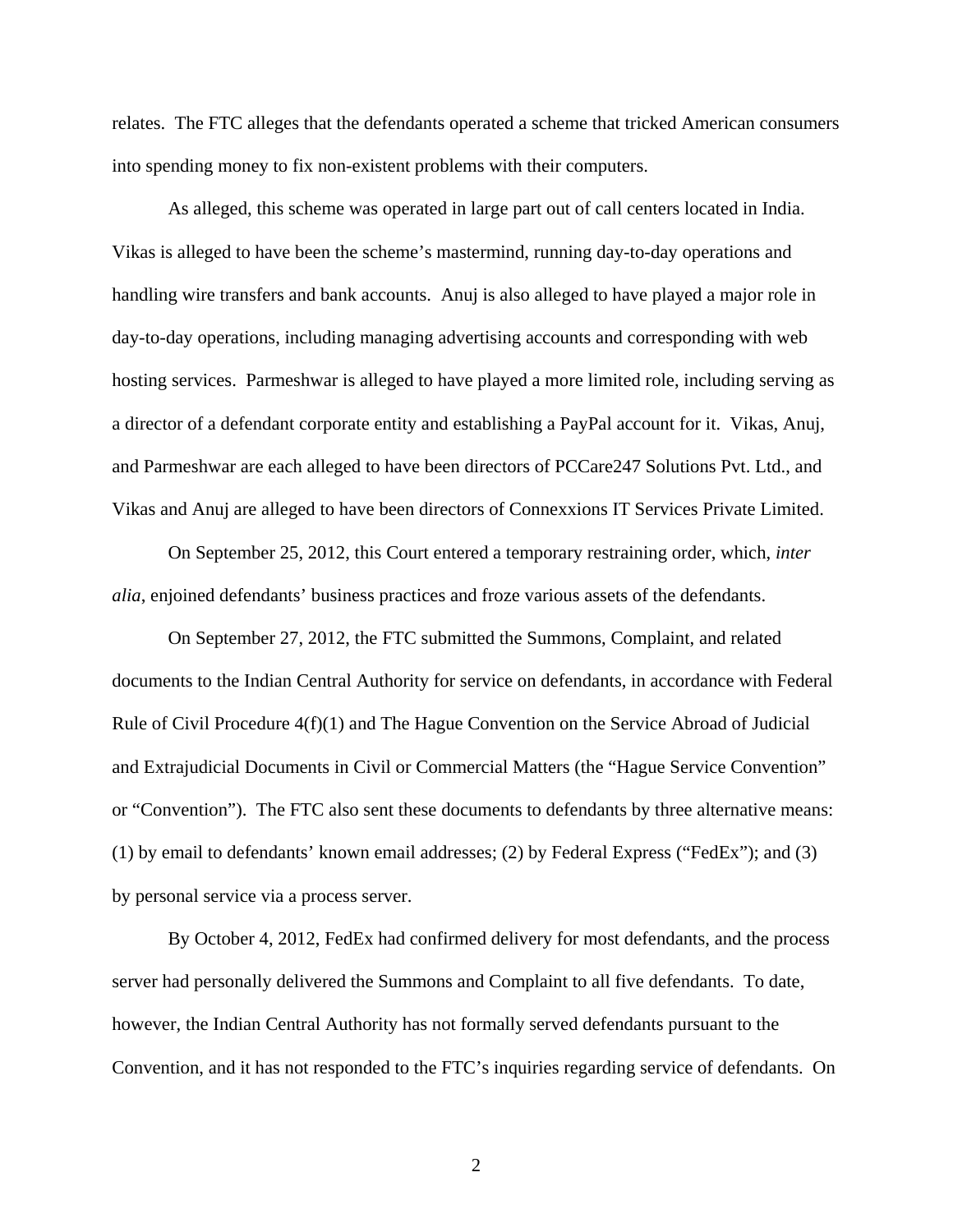October 9, 2012, Vikas was personally served with the Summons and Complaint in the United States.<sup>2</sup> *See* Dkt. 69.

Defendants, having received actual notice of this action, retained counsel—Jack Wenik, Esq. and Marc Ullman, Esq. On November 13, 2012, these attorneys represented defendants in a preliminary injunction hearing before this Court. On November 16, 2012, the Court issued a preliminary injunction against defendants. That injunction continued most of the terms of the temporary restraining order, but, significantly, it exempted certain assets from the asset freeze to enable defendants to pay attorneys' fees. *See* Dkt. 65.

Despite the Court's unfreezing of assets for that purpose, defendants did not pay their attorneys. Accordingly, on January 14, 2013, the Court granted Mr. Wenik and Mr. Ullman's motions to withdraw as counsel. Dkt. 81.

To date, defendants have failed to comply with the terms of the preliminary injunction. However, at least one defendant, Vikas, has remained in some contact with the FTC and the Court: On January 3 and January 6, 2013, Vikas sent four emails to the FTC, blind carbon copying the Court's chambers email address. *See* Dkt. 84.

On February 11, 2013, the FTC filed this motion. Dkt. 82. On the same date, the FTC served defendants with this motion via email and overnight mail. Dkt. 82, at 3.

On March 1, 2013, this Court issued an Order directing the FTC to file a supplementary letter, providing more specifics regarding the proposed means of service: namely, which email addresses, social media accounts, and publications the FTC proposed to utilize. Dkt. 85. On

 $\overline{a}$ 

 $2$  This service was made the same day that Vikas appeared in this Court to attend a preliminary injunction hearing pertaining to Navin Pasari, another defendant in this case. Pasari is not relevant to this motion.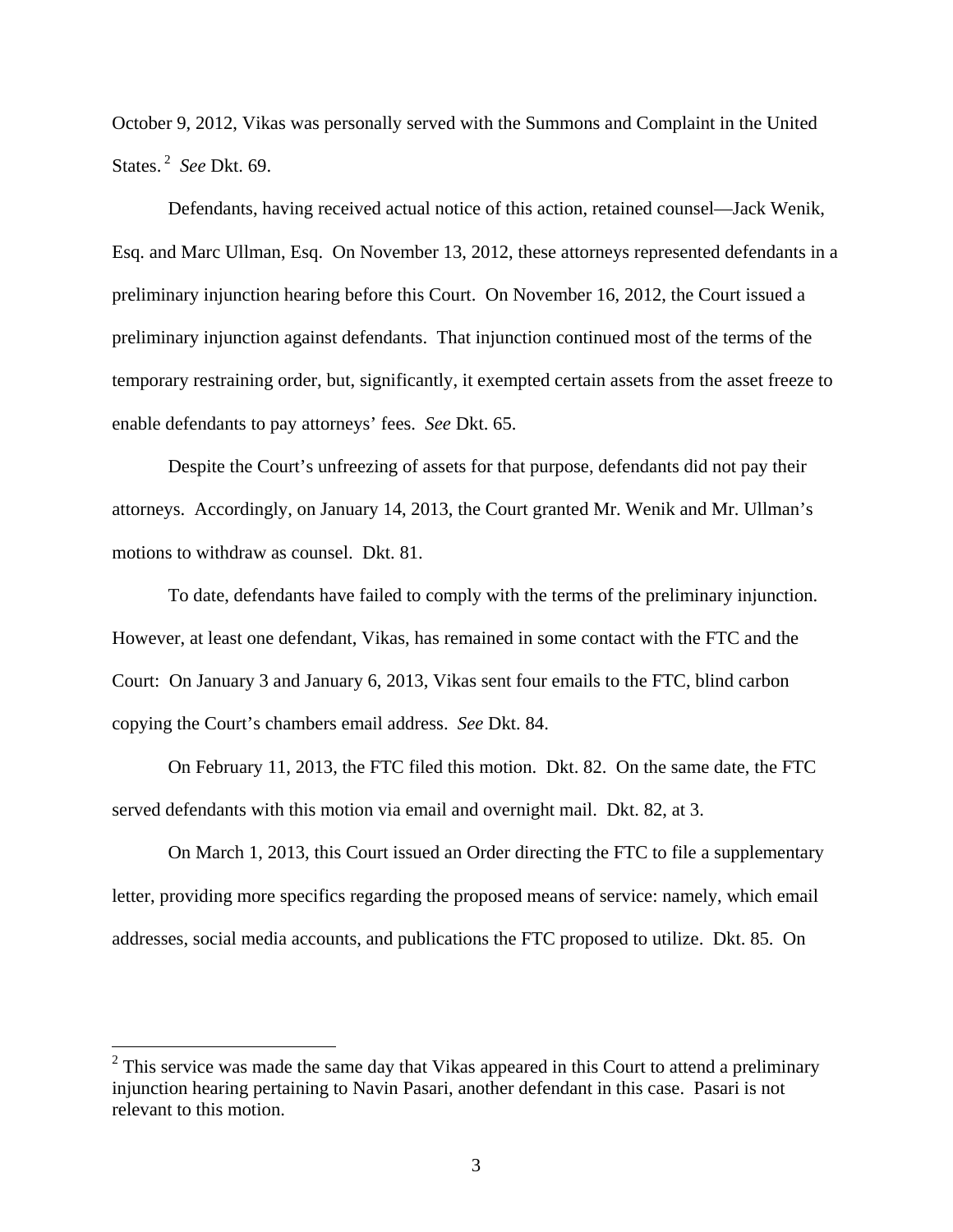March 5, 2013, the FTC submitted a responsive letter. Dkt. 86. Defendants have not responded to the FTC's motion.

# **II. Applicable Legal Standard**

Under Federal Rule of Civil Procedure 4(f)(3), "a Court may fashion means of service on an individual in a foreign country, so long as the ordered means of service (1) is not prohibited by international agreement; and (2) comports with constitutional notions of due process." *SEC v. Anticevic*, No. 05 Civ. 6991 (KMW), 2009 WL 361739, at \*3 (S.D.N.Y. Feb. 13, 2009) (citations omitted).<sup>3</sup> Under Rule 4(f), service of process on foreign corporations may be made in the same manner as on individual defendants. *See* Fed. R. Civ. P. 4(h)(2).

"Service of process under Rule  $4(f)(3)$  is neither a last resort nor extraordinary relief. It is merely one means among several which enables service of process on an international defendant." *Madu, Edozie & Madu, P.C. v. SocketWorks Ltd. Nigeria*, 265 F.R.D. 106, 115 (S.D.N.Y. 2010) (citation omitted). "The decision of whether to order service of process under Rule 4(f)(3) is 'committed to the sound discretion of the district court.'" *United States v. Lebanese Canadian Bank*, 285 F.R.D. 262, 266 (S.D.N.Y. 2012) (quoting *Madu*, 265 F.R.D. at 115); *see also In re S. African Apartheid Litig.*, 643 F. Supp. 2d 423, 433 (S.D.N.Y. 2009) ("A court is afforded wide discretion in ordering service of process under Rule 4(f)(3)." (citation

 3 Significantly, the FTC is proposing to use alternative means of service as to documents *other than* the Summons and Complaint. The FTC apparently also intends to serve defendants with such documents through the means provided in Rule 5, relating to service of non-case-initiating documents. *See* Fed. R. Civ. P. 5(b)(2)(C) (service by mail). As the FTC explains, it is covering its bases in pursuing service by the means for which it seeks approval here: A court in this district has held that the Hague Service Convention only applies to the initial service of process, not subsequent documents. *See SEC v. Credit Bankcorp., Ltd.*, No. 99 Civ. 11395 (RWS), 2011 WL 666158, at \*4 (S.D.N.Y. Feb. 14, 2011) (citing *Volkswagenwerk Aktiengesellschaft v. Schlunk*, 486 U.S. 694, 700 (1988)). In the interest of caution, the FTC proposes to serve defendants under both Rules 5 and 4(f)(3). For purposes of the ensuing discussion, the Court assumes, purely *arguendo*, that Rule 5 service would not be available.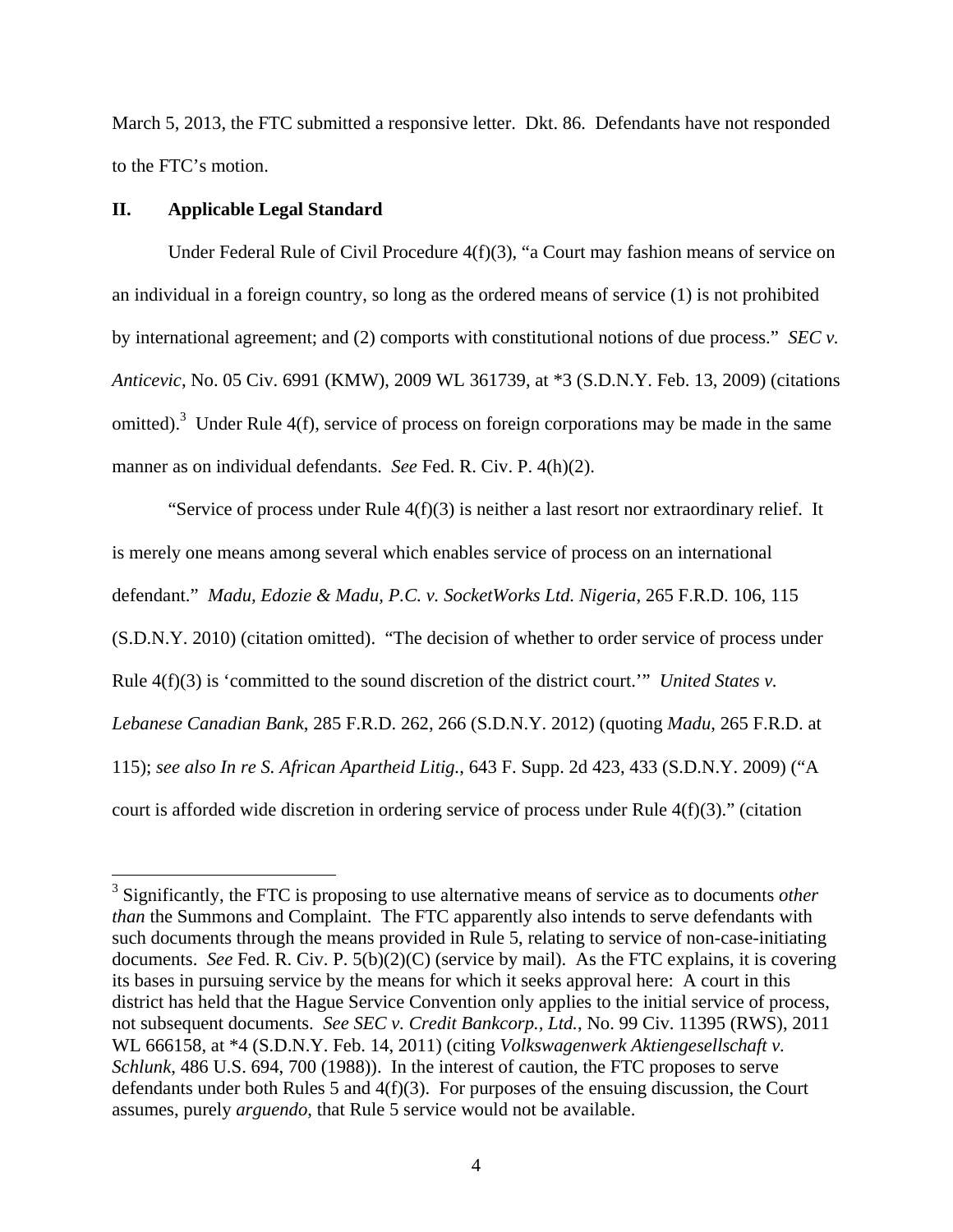omitted)); *Antisevic*, 2009 WL 361739, at \*3 ("[Rule 4(f)(3)] provides the Court with flexibility and discretion empowering courts to fit the manner of service utilized to the facts and circumstances of the particular case." (citation omitted)).

"A plaintiff is *not* required to attempt service through the other provisions of Rule 4(f) before the Court may order service pursuant to Rule  $4(f)(3)$ , [but] [a] district court may nonetheless require parties to show that they have reasonably attempted to effectuate service on the defendant(s) and that the circumstances are such that the district court's intervention is necessary." *Antisevic*, 2009 WL 361739, at \*3 (citation omitted) (emphasis in original); *see also Rio Props., Inc. v. Rio Int'l Interlink*, 284 F.3d 1007, 1015 (9th Cir. 2002) ("[T]he advisory notes [to Rule 4] suggest that in cases of 'urgency,' Rule 4(f)(3) may allow the district court to order a 'special method of service,' even if other methods remain incomplete or unattempted."); *Madu*, 265 F.R.D. at 115 ("[D]istrict courts may impose a threshold requirement for parties to meet before seeking the court's assistance." (citation omitted)).

#### **III. Discussion**

Although the FTC's motion initially proposed to effect service by each of email, social networking sites, and publication, the FTC's supplemental letter has narrowed its request. Citing the costs of service by publication, the FTC requests, in the first instance, leave to serve the defendants through email and Facebook. *See* Dkt. 86, at 2. In the event such means are unsuccessful, the FTC represents, it will renew its motion to serve by publication. *Id.* Accordingly, the Court here considers only the request to serve by means of email and Facebook.

# **A. The Proposed Means of Service Are Not Prohibited By International Agreement**

The United States and India are signatories to the Hague Service Convention. *See* Status Table, Members of the Organisation, Hague Conference on Private International Law, http://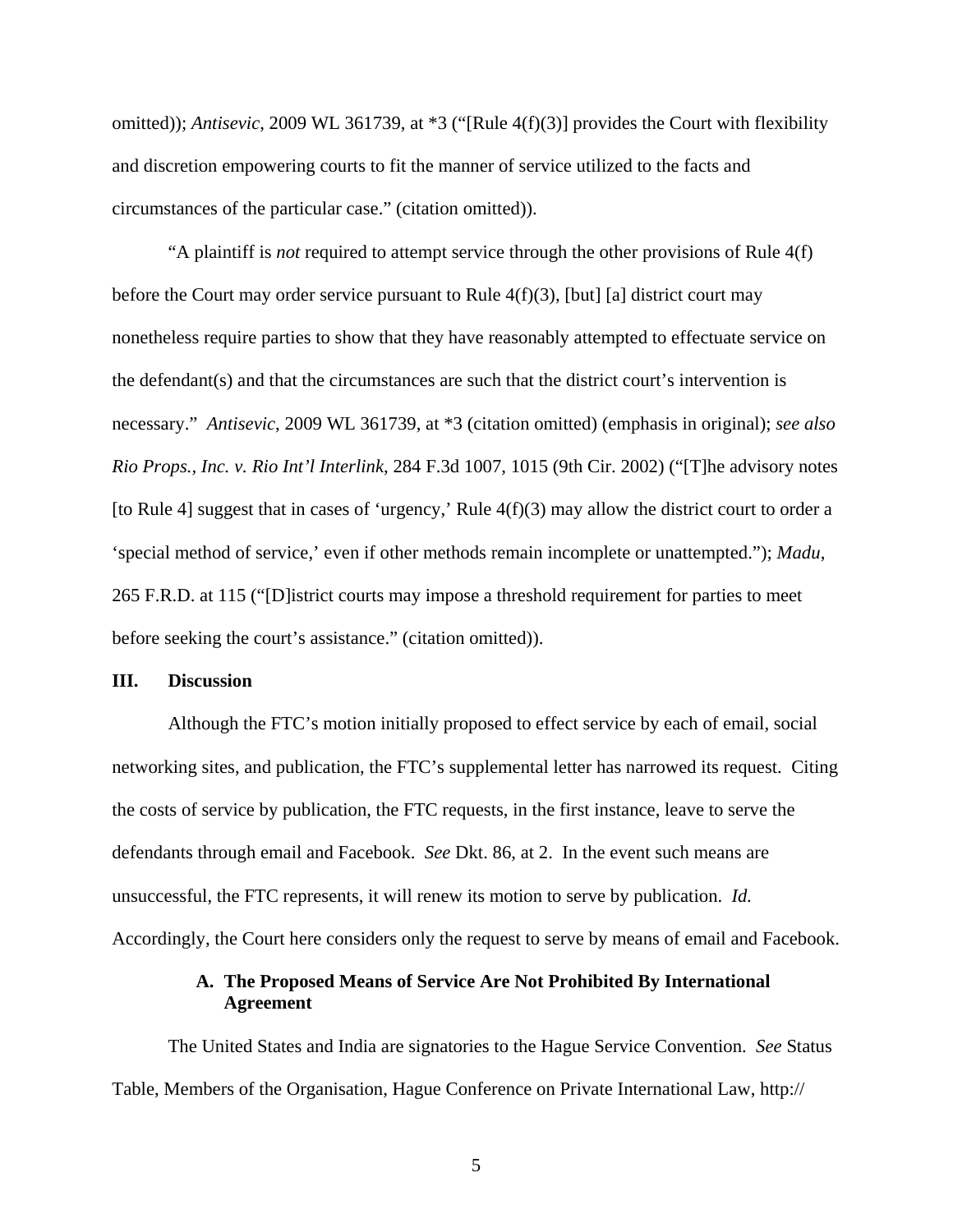www.hcch.net/index\_en.php?act=conventions.status&cid=17 (last visited Feb. 27, 2013). Article 2 of the Convention provides that "[e]ach contracting State shall designate a Central Authority which will undertake to receive requests for service coming from other contracting States." Hague Convention on Service Abroad of Judicial and Extrajudicial Documents art. 2, Nov. 15, 1965, 20 U.S.T. 361, 658 U.N.T.S. 163.

Article 10, in turn, allows for service of process through alternative means such as "postal channels" and "judicial officers," provided that the destination state does not object to those means. *Id.* art. 10. India has objected to the means listed in Article 10,<sup>4</sup> although that objection is specifically limited to the means of service enumerated in Article 10. *See Gurung v. Malhotra*, 279 F.R.D. 215, 219 (S.D.N.Y. 2011). And "[w]here a signatory nation has objected to only those means of service listed in Article [10], a court acting under Rule 4(f)(3) remains free to order alternative means of service that are not specifically referenced in Article [10]." *Id.*; *see also Anticevic*, 2009 WL 361739, at \*4 (permitting service by alternative means where signatory nation did not "explicitly object[]" to such means in its declaration pursuant to the Convention); *In re S. African Apartheid Litig.*, 643 F. Supp. 2d at 434, 437 (requiring express objection to alternative means of service in reservation as to Article 10).

Service by email and Facebook are not among the means listed in Article 10, and India has not specifically objected to them. Numerous courts have held that service by email does not violate any international agreement where the objections of the recipient nation are limited to those means enumerated in Article 10. *See, e.g.*, *Gurung*, 279 F.R.D. at 220; *Philip Morris USA Inc. v. Veles Ltd.*, No. Civ. 2988 (GBD), 2007 WL 725412, at \*3 (S.D.N.Y. Mar. 12, 2007)

 $\overline{a}$ 

<sup>4</sup> *See* Declarations, Reservations, Hague Conference on Private International Law, http:// www.hcch.net/index\_en.php?act=status.comment&csid=984&disp=resdn (last visited Feb. 27, 2013).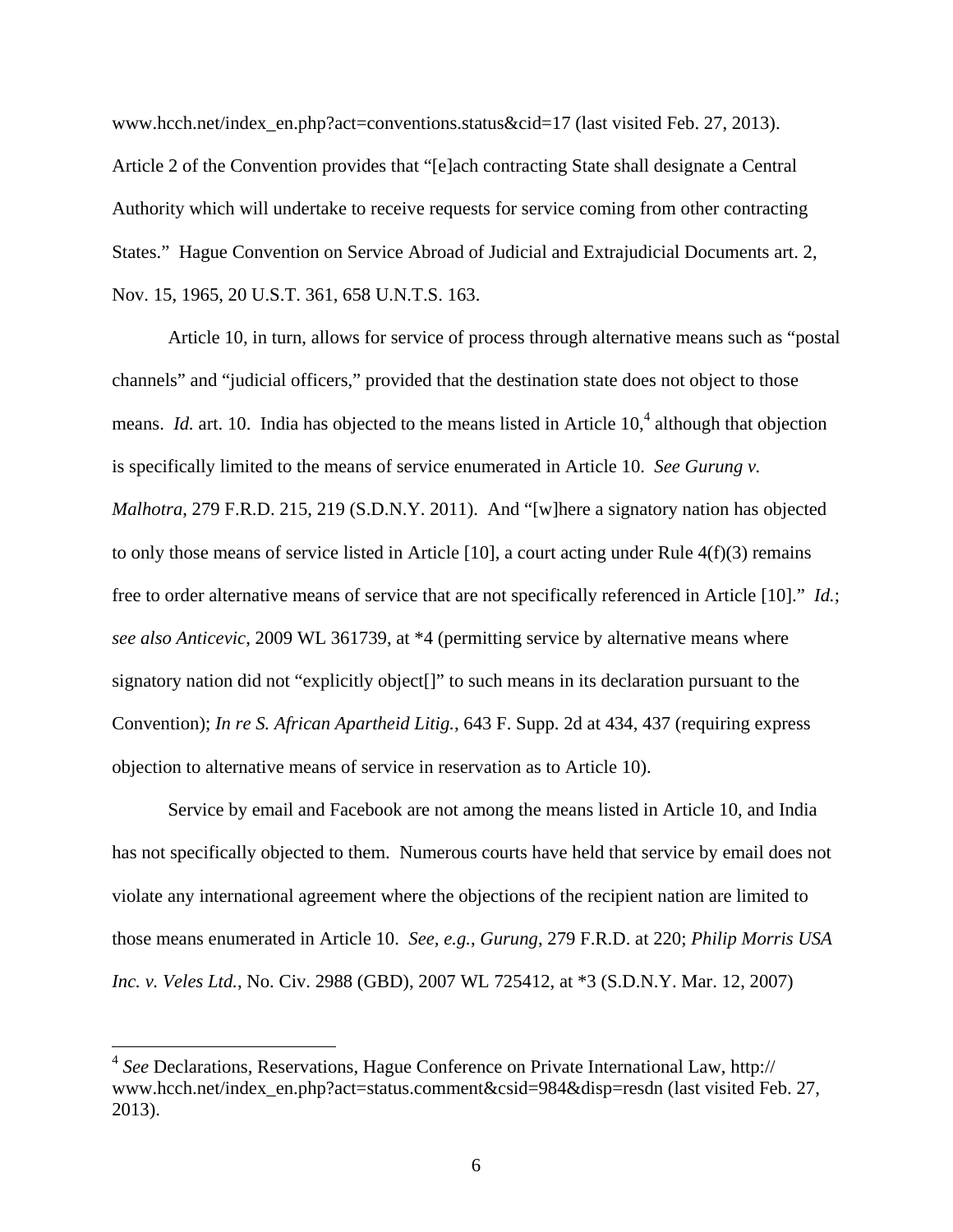(collecting cases authorizing email service). *But see Agha v. Jacobs*, No. C 07-1800 RS, 2008 WL 2051061, at  $*2$  (N.D. Cal. May 13, 2008) (reference to "postal channels" in Article 10 may include emails). Service by Facebook is clearly outside the scope of Article 10. India has not objected to service by Facebook, and the Court knows of no international treaty prohibiting such means. Therefore, service by means of email and Facebook is not prohibited by international agreement. The Court, in its discretion, is therefore at liberty to authorize service by such means, provided that due process is also satisfied.

## **B. The Proposed Means of Service Comport With Due Process**

"Constitutional notions of due process require that any means of service be 'reasonably calculated, under all circumstances, to apprise interested parties of the pendency of the action and afford them an opportunity to present their objections.'" *Antisevic*, 2009 WL 361739, at \*4 (quoting *Mullane v. Cent. Hanover Bank & Trust Co.*, 339 U.S. 306, 314 (1950)). Here, service by email and Facebook are reasonably calculated to provide defendants with notice of future filings in this case.

 Service by email alone comports with due process where a plaintiff demonstrates that the email is likely to reach the defendant. *Gurung*, 279 F.R.D. at 220; *see also Philip Morris*, 2007 WL 725412, at  $*3$  (authorizing service by email where "defendants conduct business extensively . . . through their Internet websites and correspond regularly with customers via email" and rejecting "[d]efendants' objections about theoretical reliability of email service" where plaintiff "amply demonstrated the high likelihood that defendants would receive and respond to email communications"); *Williams-Sonoma Inc. v. Friendfinder Inc.*, No. C 06-06572 JSW, 2007 WL 1140639, at \*2 (N.D. Cal. Apr. 17, 2007) (authorizing service by email where plaintiff "has established that the email accounts [it has] for defendants have been effective means of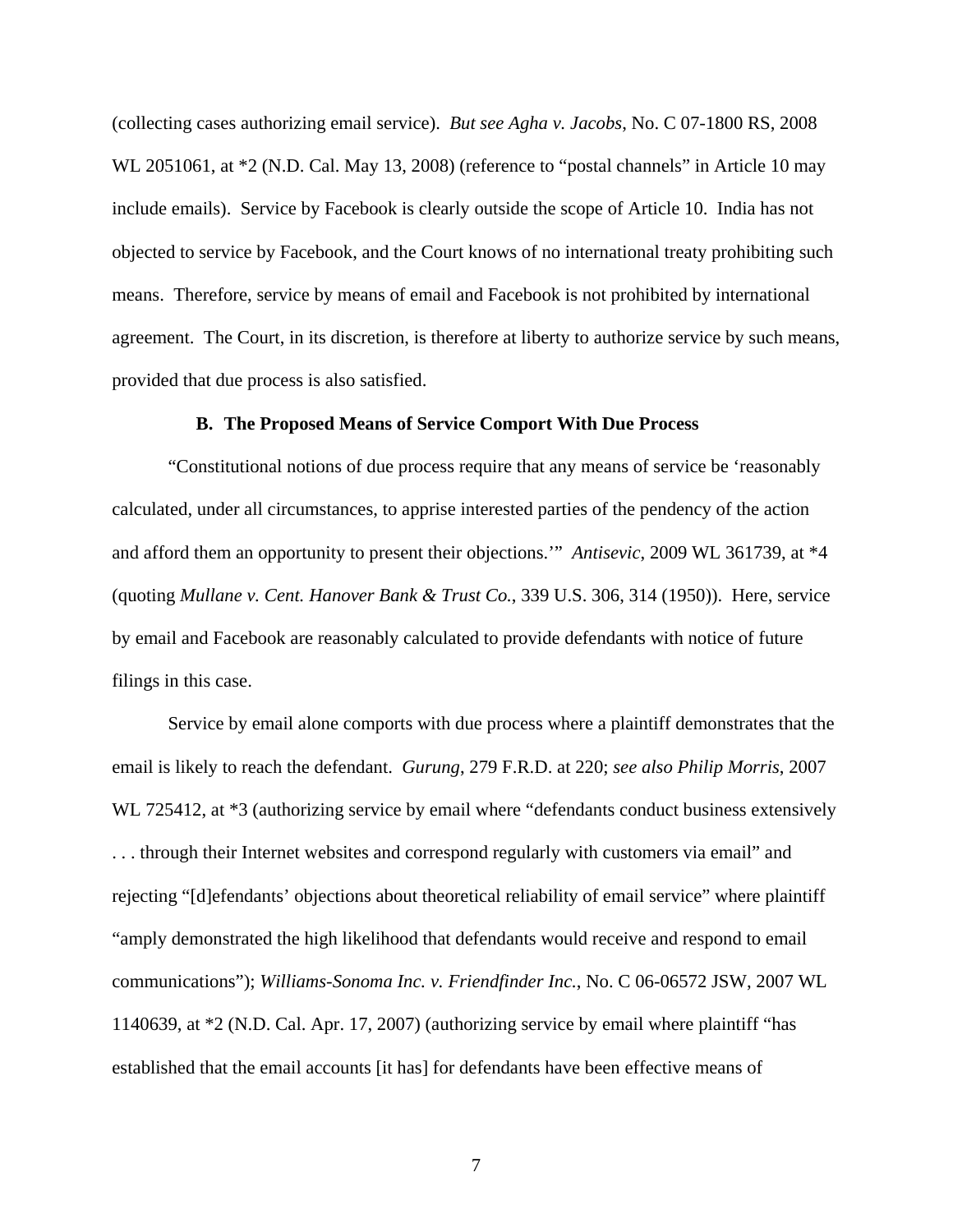communicating with defendants"). Here, defendants ran an internet-based business and used email frequently for communication. *See, e.g.*, Novick Decl. Ex. 31, Att. A at 10–25. The FTC has identified email addresses for each individual defendant, and these defendants serve as directors of the defendant corporations.<sup>5</sup> The email addresses specified for Vikas and Anuj were demonstrably used for various tasks involved in the alleged scheme, such as setting up merchantbanking accounts and advertising accounts.<sup>6</sup> *See, e.g.*, Novick Decl. ¶¶ 40, 56, 59, 61, 66; *see also id.* Ex. 27 Atts. V, Y. And the Court has independent confirmation that at least one of these email accounts was recently in use by the specified defendant: Vikas Agrawal used the address vikas.agrawal@pccare247.com to email the Court on four occasions on January 3 and 6, 2013. *See* Dkt. 84. The FTC has, therefore, demonstrated a high likelihood that defendants will receive and respond to emails sent to these addresses. Service by email alone, therefore, would comport with due process. *See Gurung*, 279 F.R.D. at 220; *Phillip Morris*, 2007 WL 725412, at \*3.

 For the sake of thoroughness, however, the FTC also proposes to serve the defendants by means of Facebook. For the uninitiated, such service would work as follows: The FTC would send a Facebook message, which is not unlike an email, to the Facebook account of each individual defendant, attaching the relevant documents. Defendants would be able to view these

 5 Those emails addresses are as follows. Vikas Agrawal: vikas.agrawal@pccare247.com and kusalbag@hotmail.com. Anuj Agrawal: anuj.agrawal@iconnexxions.com and anuj.agrawal@pccare247.com. Parmeshwar Agrawal: parmeshwar@marbleindian.com.

 $6$  As noted in the Court's bench opinion regarding the FTC's motion for a preliminary injunction, the evidence of Parmeshwar's involvement in the scheme is more limited than that of Vikas and Anuj. However, the relevant inquiry for purposes of this motion is whether Parmeshwar is likely to receive emails at the specified address. The FTC has made such a showing. *See, e.g.*, Novick Decl. Ex. 31, Att. A at 19 (emails copying parmeshwar@marbleindian.com regarding PCCare247 customer service issues); *id.* Ex. 27, Att. Y (same email address used to register Parmeshwar's Facebook account).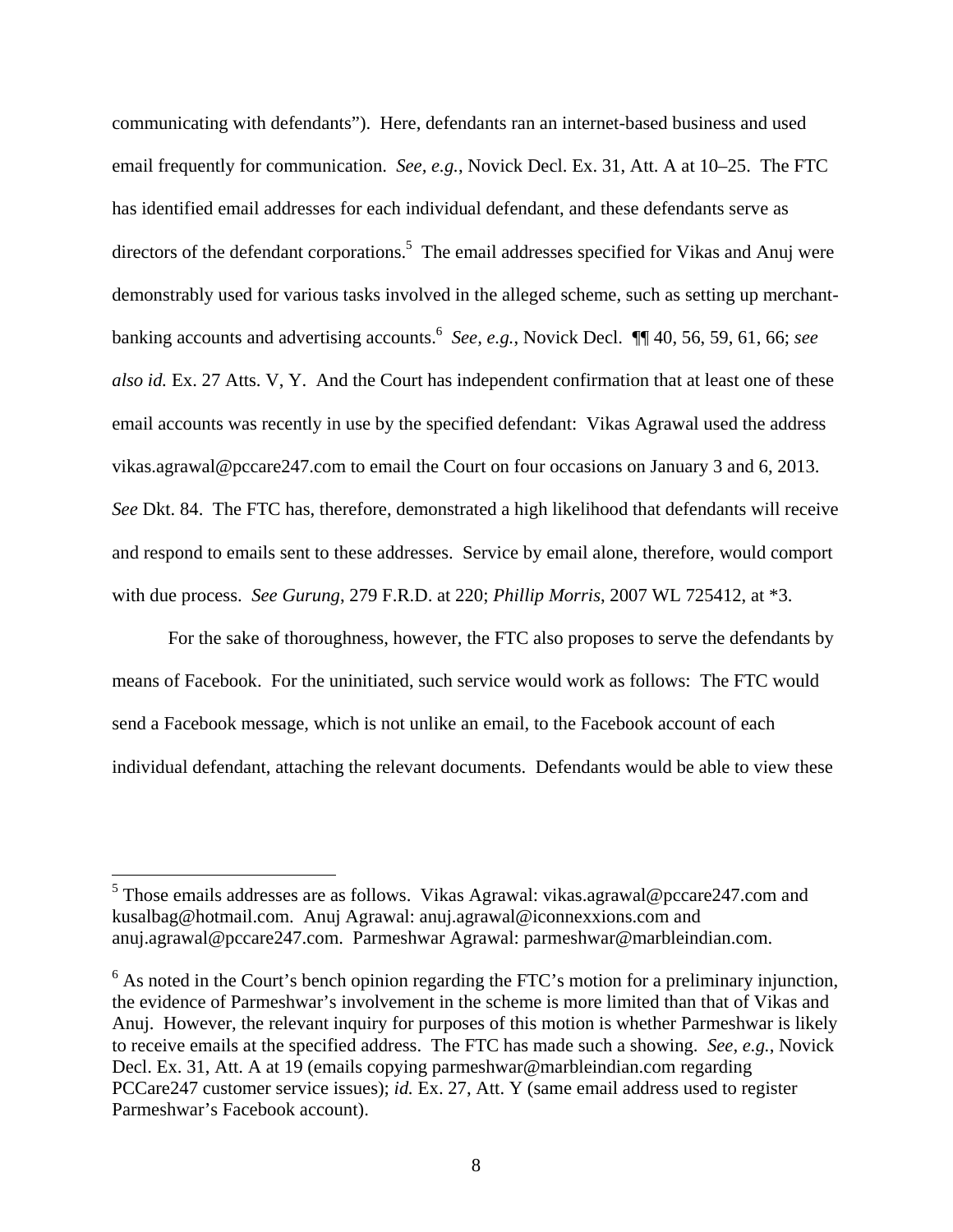messages when they next log on to their Facebook accounts (and, depending on their settings, might even receive email alerts upon receipt of such messages).

To be sure, if the FTC were proposing to serve defendants *only* by means of Facebook, as opposed to using Facebook as a supplemental means of service, a substantial question would arise whether that service comports with due process. As one court in this district has observed, "anyone can make a Facebook profile using real, fake, or incomplete information, and thus, there is no way for the Court to confirm" whether the Facebook page belongs to the defendant to be served. *See Fortunato v. Chase Bank USA*, No. 11 Civ. 6608 (JFK), 2012 WL 2086950, at \*2 (S.D.N.Y. June 7, 2012). In *Fortunato*, the court denied authorization for service by Facebook because it found that plaintiff "has not set forth any facts that would give the Court a degree of certainty that the Facebook profile [plaintiff's] investigator located is in fact maintained by [defendant] or that the email address listed on the Facebook profile is operational and accessed by [defendant]." *Id.*

The proposed Facebook service in this case does not suffer from that defect. The FTC has set forth facts that supply ample reason for confidence that the Facebook accounts identified are actually operated by defendants. Anuj and Parmeshwar each registered their Facebook accounts with the email addresses cited above, and Vikas registered his account using the same email address used to register iConnexxions.com, one of the websites that was germane to defendants' scheme. *See* Novick Decl. Ex. 27, Atts. V, Y. Further, on Facebook, Vikas and Anuj both list their job titles at the defendant companies as their professional activities, and both are "friends" with Parmeshwar. *Id.* Thus, the FTC has demonstrated a likelihood that service by Facebook message would reach defendants.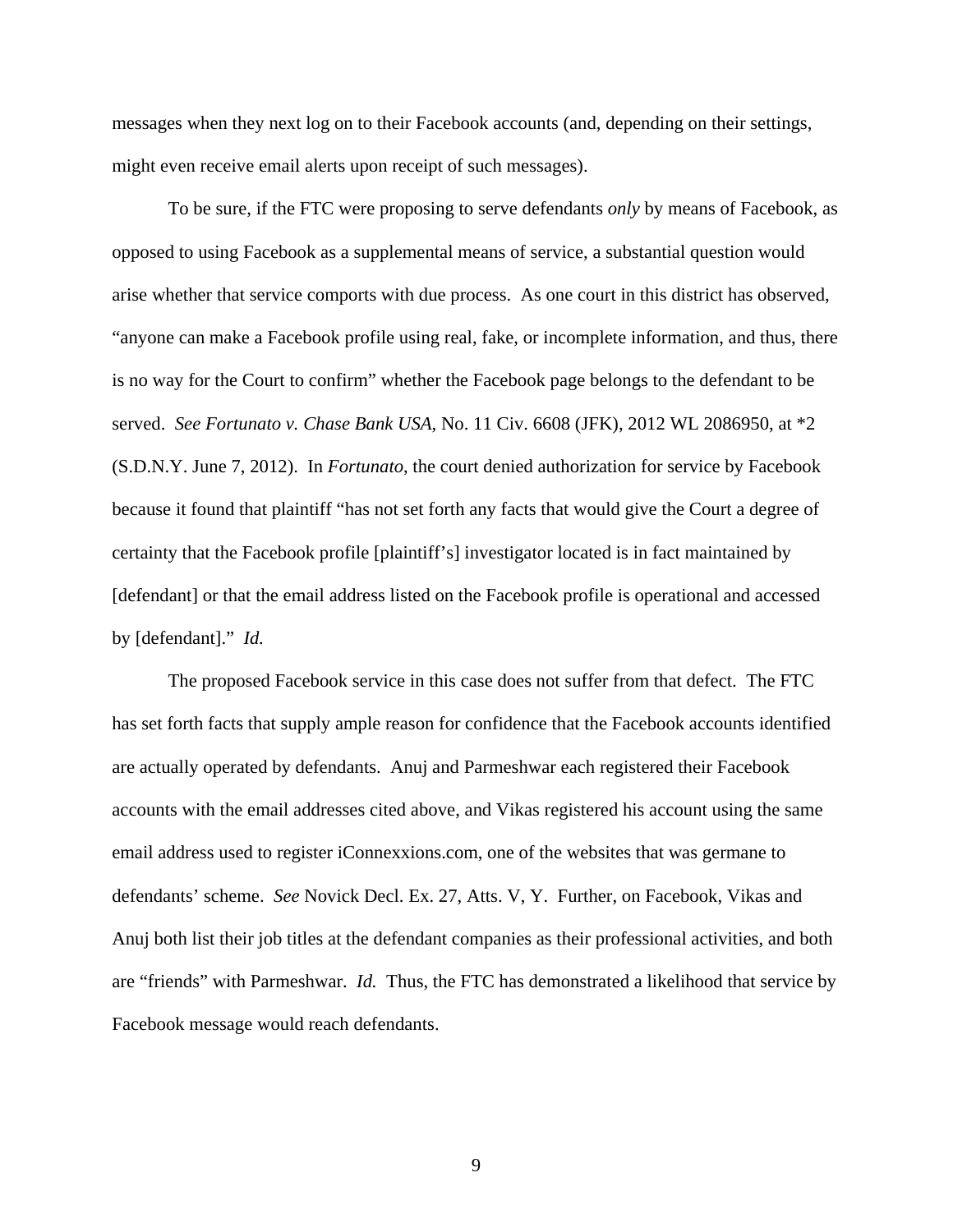The Court acknowledges that service by Facebook is a relatively novel concept, and that it is conceivable that defendants will not in fact receive notice by this means. But, as noted, the proposed service by Facebook is intended not as the sole method of service, but instead to backstop the service upon each defendant at his, or its, known email address. And history teaches that, as technology advances and modes of communication progress, courts must be open to considering requests to authorize service via technological means of then-recent vintage, rather than dismissing them out of hand as novel. *See, e.g.*, *New England Merch. Nat'l Bank v. Iran Power Generation and Transmission Co.*, 495 F. Supp. 2d 73, 81 (S.D.N.Y. 1980) (authorizing service by Telex, and noting that courts "cannot be blind to changes and advances in technology. No longer do we live in a world where communications are conducted solely by mail carried by fast sailing clipper or steam ships."); *Rio Props.*, 284 F.3d at 1017 (authorizing service by email, while "acknowledg[ing] that we tread upon untrodden ground"). As the Ninth Ciruit has stated, the due process reasonableness inquiry "unshackles the federal courts from anachronistic methods of service and permits them entry into the technological renaissance." *Rio Props.*, 284 F.3d at 1017. Particularly where defendants have "zealously embraced" a comparatively new means of communication, it comports with due process to serve them by those means. *Id.* at 1018 (recognizing the limitations of service of process by new means, such as email, but leaving it to the discretion of the district court "to balance the limitations of email service against its benefits in any particular case"). Service by alternative means is all the more reasonable where, as here, the defendants demonstrably already have knowledge of the lawsuit. *See SEC v. Tome*, 833 F.2d 1086, 1093 (2d Cir. 1987). *Cf. Smith v. Islamic Emirate of Afg.*, No. 01 Civ. 10132 (HB), 2001 WL 1658211, at \*3 (S.D.N.Y. Dec. 26, 2001).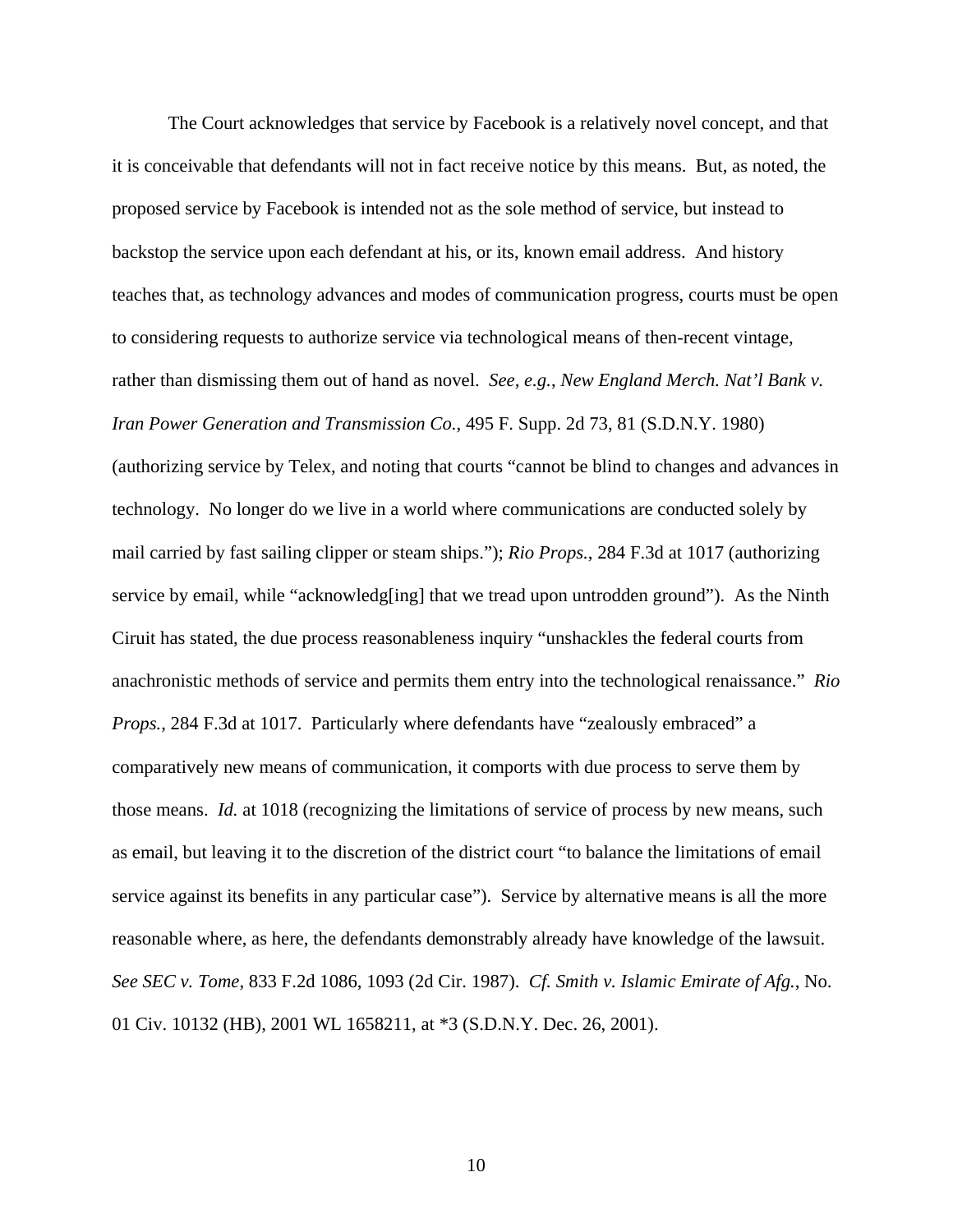For these reasons, the FTC's proposal to serve defendants by *both* email and Facebook satisfies the due process inquiry. Where defendants run an online business, communicate with customers via email, and advertise their business on their Facebook pages, service by email and Facebook together presents a means highly likely to reach defendants.

#### **C. Service By the Proposed Means Is Warranted Here**

The Court, finally, also considers the FTC's good faith efforts to serve defendants by other means. *See Anticevic*, 2009 WL 361739, at \*4. Pursuant to the Convention, the FTC has attempted to serve the Summons and Complaint on the India-based defendants via the Indian Central Authority. Despite having submitted these documents to the Indian Central Authority on September 27, 2012—more than five months ago—the FTC has received no indication that defendants have been served. Nor has the Indian Central Authority responded to the FTC's inquiries. Nevertheless, as a result of the FTC's efforts to serve defendants through various informal means, defendants have notice of these proceedings, as evidenced by their appearance through counsel.

Before counsel withdrew from the case, the FTC might have been able to serve defendants with motions and other documents via counsel. However, counsel's withdrawal due to defendants' failure to pay their attorney's fees, despite this Court's decision to grant an exemption from the asset freeze for that singular purpose—has eliminated that option. The FTC has made ample attempts to serve defendants by other means, but it is now left with no way to do so except by the Indian Central Authority, which to date has not shown a disposition to act—or even to respond to the FTC's queries. This litigation must move forward, and it is not tolerable to wait five months (or more) for every motion in this case to be served by the Central Authority. *See Richmond Techs., Inc. v. Aumtech Business Solutions*, No. 11-CV-02460-LHK, 2011 WL